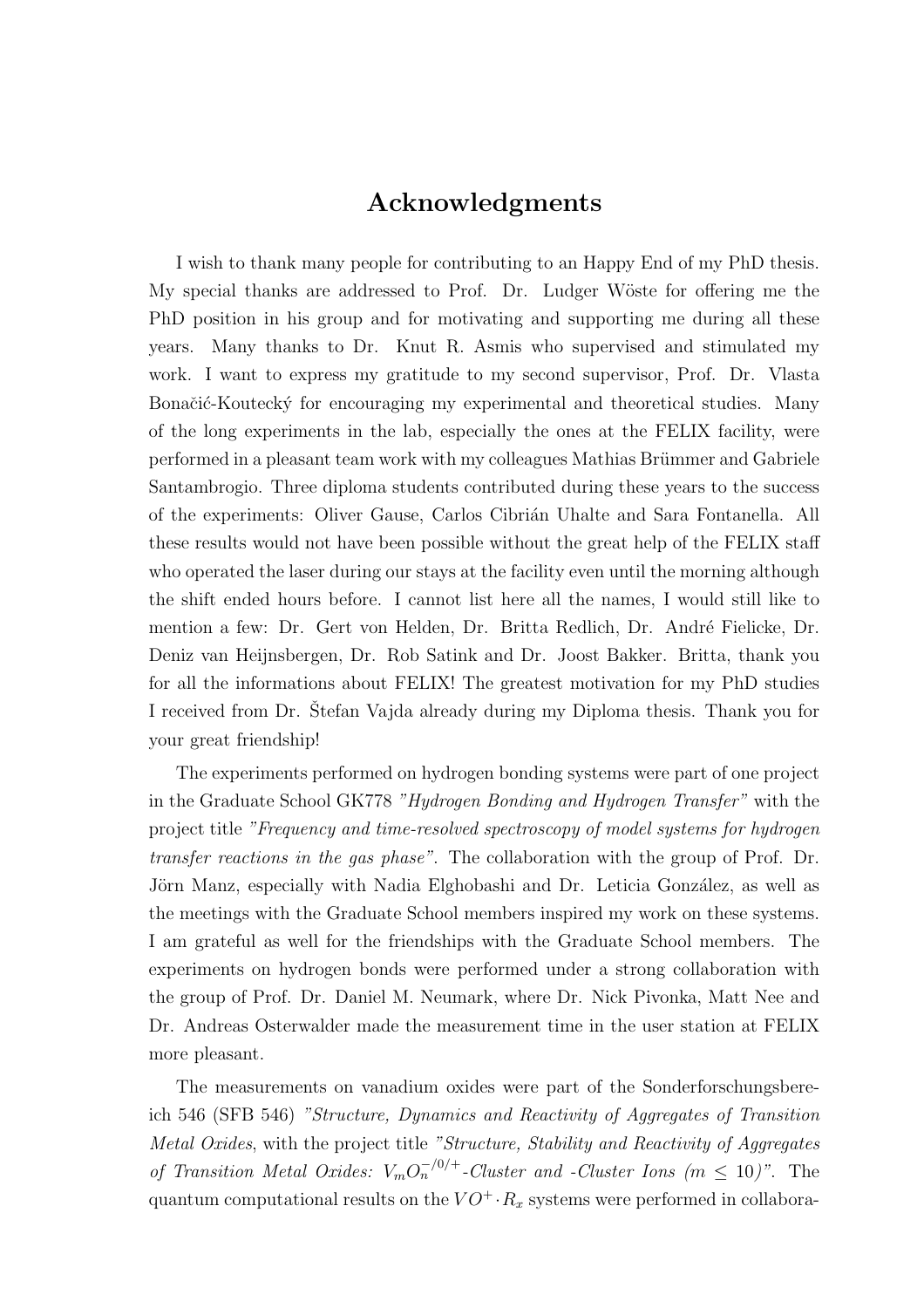tion with the group of Prof. Dr. Joachim Sauer. The members of the group created a very friendly environment during my work there. Many thanks to Dr. Gernot Katzer and to my direct collaborator, Dr. Jens Döbler, for imparting many secrets necessary for performing the calculations.

For a successful thesis, not only the scientific part was important but also the ambient in the group. I thank all the AG Wöste group members for the nice atmosphere, to Dr. Liana Socaciu-Siebert for the time she took to read my thesis and to Franziska Vetter for translating from English to German. A great support I received from home from my family and from Bogdan. Last but not at least, I want to thank Frau Inge Siegel for the nice and relaxing coffee breaks and for the help in all paper work necessary for my stay in Germany.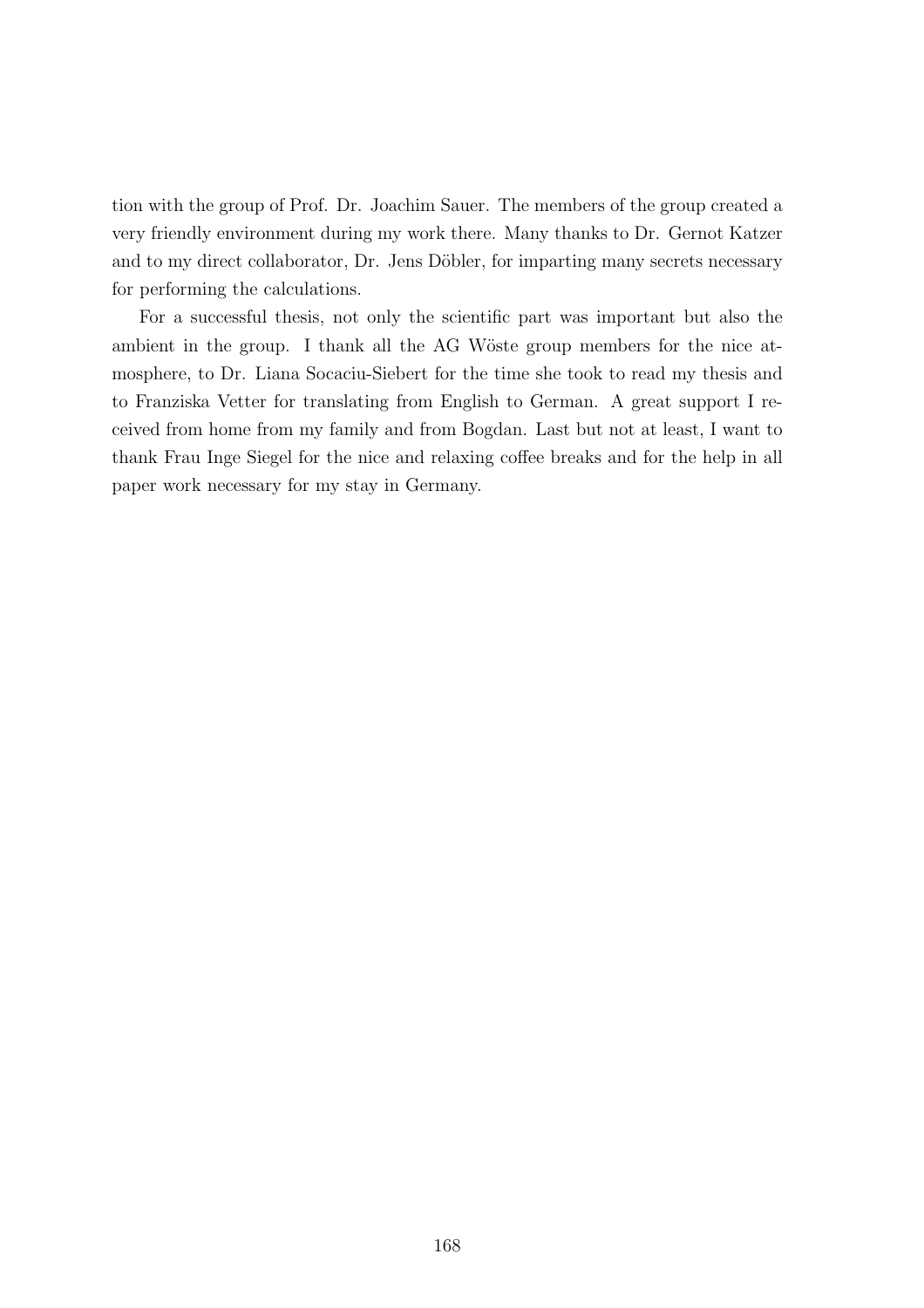## Danksagung

An dieser Stelle möchte ich allen, die zu dem gelungenem Abschluß meiner Doktorarbeit beigetragen haben, danken. Mein besonderer Dank gilt Prof. Dr. Ludger Wöste für die Möglichkeit meine Dissertation in seiner Arbeitsgruppe durchzuführen, für die Motivation und all die Unterstützung seinerseits während all dieser Jahre. Vielen Dank an Dr. Knut R. Asmis, der mich betreut hat und mir viele Anregungen für meine Arbeit gab. Des Weiteren möchte ich Prof. Dr. Vlasta Bonačić-Koutecký als meiner Zweitgutachterin für die Unterstützung meiner experimentellen und theoretischen Untersuchungen danken. Viele der langen Experimente, besonders die am FELIX, wurden in einem angenehmen Teamwork mit meinen Kollegen Mathias Brümmer und Gabriele Santambrogio durchgeführt. Im Laufe der Jahre haben drei Diplomstudenten zu dem Erfolg der Experimente beigetragen: Oliver Gause, Carlos Cibrián Uhalte und Sara Fontanella. Alle Resultate wären unmöglich gewesen ohne der Hilfe von den wunderbaren FELIX-Mitarbeitern, die den Laser bis in die Morgenstunden betrieben haben, obwohl ihre Arbeitszeit Stunden vorher endete. Da ich hier leider nicht alle Namen nennen kann möchte ich wenigstens einige erwähnen: Dr. Gert von Helden, Dr. Britta Redlich, Dr. André Fielicke, Dr. Deniz van Heijnsbergen, Dr. Rob Satink and Dr. Joost Bakker. Britta, vielen Dank für all die hilfreichen Informationen über FELIX! Schon während meiner Diplomarbeit motivierte Dr. Stefan Vajda mich sehr für die Doktorarbeit. Ich danke Dir sehr für all Deine Freundschaft!

Die Experimente an wasserstoffgebundenen Systemen waren Teil des Graduiertenkollegs GK 778 "Wasserstoffbrücken und Wasserstofftransfer" mit dem Projekttitel "Frequenz und zeitaufgelöste Spektroskopie an Modellsystemen für Wasserstofftransfer-Reaktionen in der Gasphase". Die Zusammenarbeit mit der Arbeitsgruppe von Prof. Dr. Jörn Manz, insbesondere mit Nadia Elghobashi und Dr. Leticia Gonz´alez, und auch die Treffen mit den Mitgliedern des Graduiertenkollegs, inspirierten meine Arbeit an diesen Systemen. Für die Freundschaft mit den Mitgliedern der Graduiertenkollegs bin ich sehr dankbar. Die Experimente an wasserstoffgebundenen Systemen wurden in Kollaboration mit der Arbeitsgruppe von Prof. Dr. Daniel Neumark durchgeführt. Dr. Nick Pivonka, Matt Nee und Dr. Andreas Osterwalder machten die Zeit der Messungen in der Nutzerstation des FELIX sehr viel angenehmer.